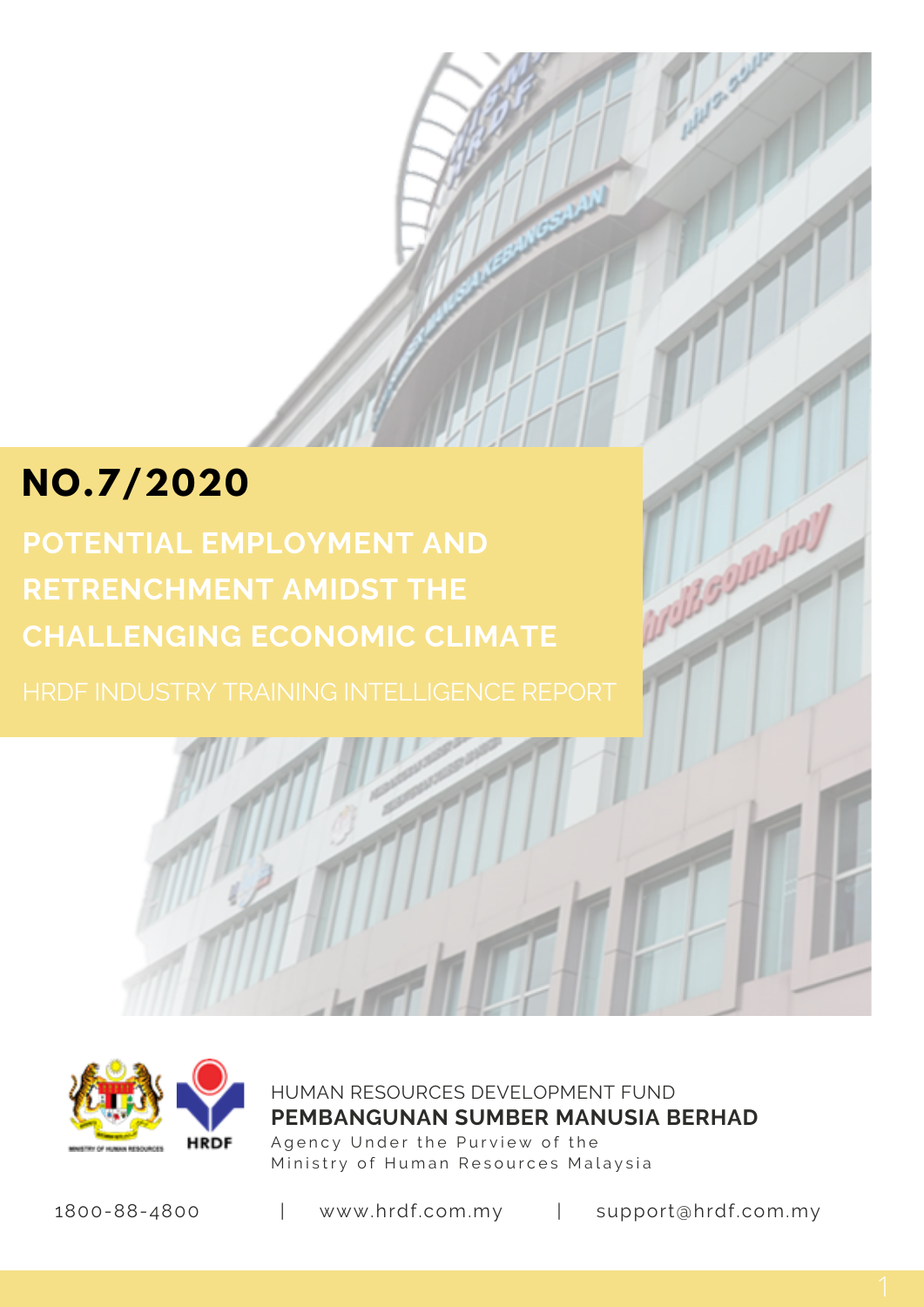### **INTRODUCTION**

The COVID-19 pandemic has undeniably caused significant disruption to the economic structure and labour market around the globe. The International Labour Organisation has stated currently (as of 22 April 2020), 81% of employers and 66% of own-account workers' live and work in countries affected by recommended or required workplace closures, with severe impacts on income and jobs. Taking together employers and own-account workers, around 436 million enterprises in the hardest-hit sectors worldwide are currently facing serious disruption of business. As such, many jobs could be lost permanently, leaving many unemployed (especially low skilled workers) in the process.

Meanwhile, in Malaysia, the Department of Statistics Malaysia has stated almost 47% (19,677 respondents) of selfemployed workers had lost their job or businesses. As for those who are still working, 35% reported a decrease in income by over 90%. This result was gathered from survey titled "The Effects of COVID-19 on Economic and Individuals (Round One)" with a total of 168,182 respondents nationwide. This survey is only for those who are self–employed, it is not taking into account of those workers who are working for an employer.

Undoubtedly, Malaysian Government was quick to take action to reduce the impact of immediate unemployment, and thus it has introduced Wage Subsidy Programme to assist employers in retaining their workers.

Through the programme, the Government will provide a salary of RM600 per month to the qualified and approved employees for three months. The programme is dedicated to workers earning less than RM4,000 and employers experiencing more than 50% decrease in their income since 1st January 2020. Employers must ensure that there are no retrenchments or imposing unpaid leave or wage cut for the next three months after the programme.

This is a good initiative that the Government has came out thus far, especially for the small and medium enterprises in maintaining their headcount for future business needs. However, this move is mainly targeted to resolve short term needs as to reducing short term impact of unemployment, we are yet to address potential structural unemployment that may affect workers career in longer term.

As such, there is a need for greater focus, speed and boldness, and innovation in this effort. One of the suggestions is to address this by creating a granular view of who needs help to keep their job or find new work. We need to determine which jobs are at risk and where there is additional demand for labour by sector and occupation. To start with, HRDF has run a survey to find out the sentiment on the state of potential new employment and retrenchment accordingly.

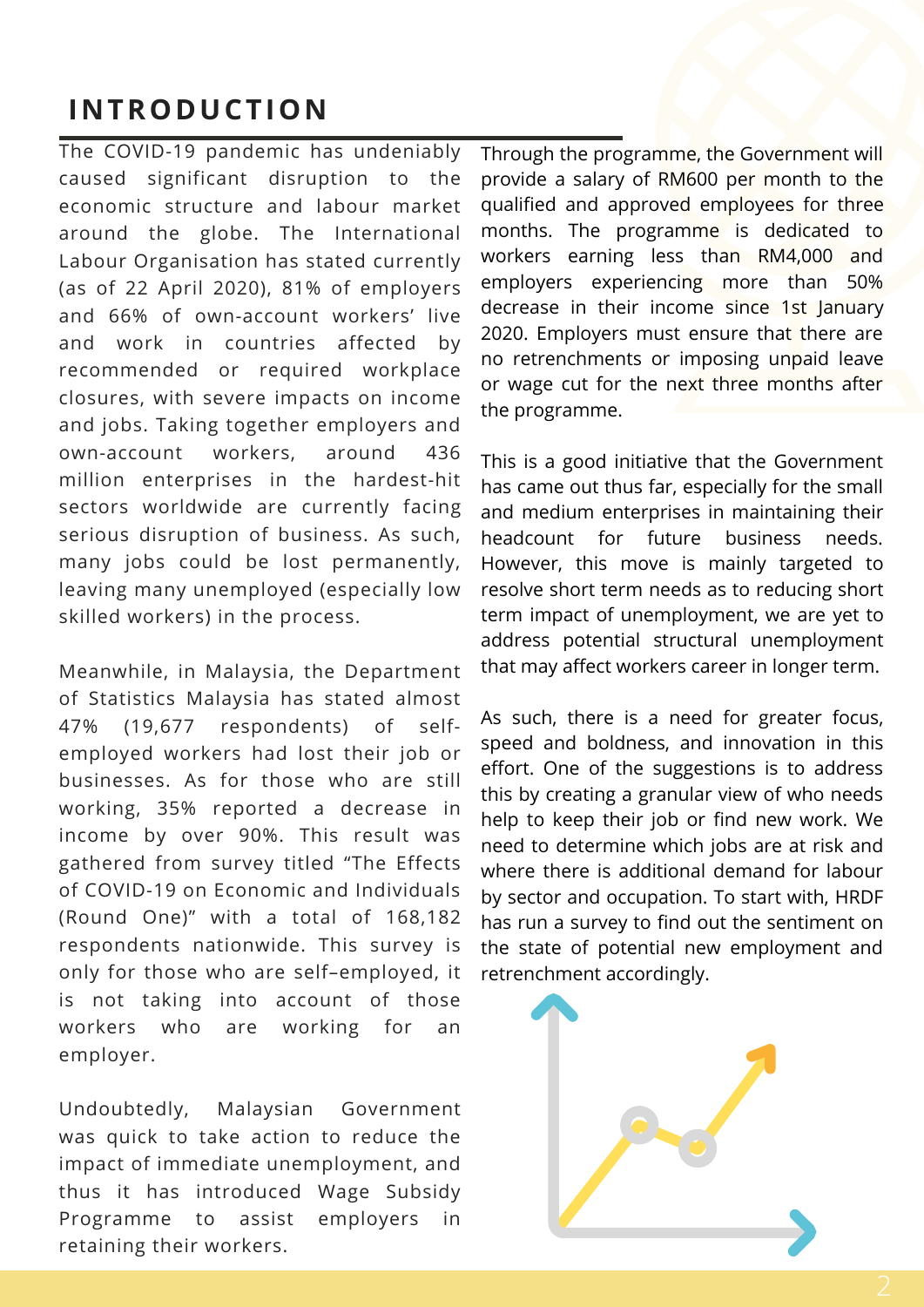## **EMPLOYMENT/RETRENCHMENT SURVEY BY HRDF**

Between April – May 2020, Human Resources Development Fund (HRDF) has conducted a quick survey to have a quick assessment on the types and number of jobs at risk by sector and occupation among the HRDF registered employers. A total of 713 employers have responded in the survey.

Of the 713, 76 employers have intentions of retrenching workers. The results show that three (3) Manufacturing industries (Manufacturer of Plastics products, Manufacturer of Industrial Chemicals and Food Manufacturing & Beverage Industries) have shown higher tendency of planning retrenchment.

### POTENTIAL RETRENCHMENT ACCORDING TO INDUSTRY AND OCCUPATION AMONG HRDF-REGISTERED EMPLOYERS



#### **RETRENCHING COMPANIES ACCORDING TO THEIR INDUSTRY**



Based on the survey, employees under Plant and Machine Operators categories may have been more likely to be retrenched. It indicates that employees within that occupation category might be replaced by technology without human interaction. At the same time, companies under food and beverage industries in Malaysia have surprisingly indicated the highest potential to retrench their employees. This might be caused by the COVID-19 pandemic, where this industry faces difficulties in supplying food and beverages to those restricted industries such as eateries, hotel or events etc. that used to consume higher amount of value added food and beverages.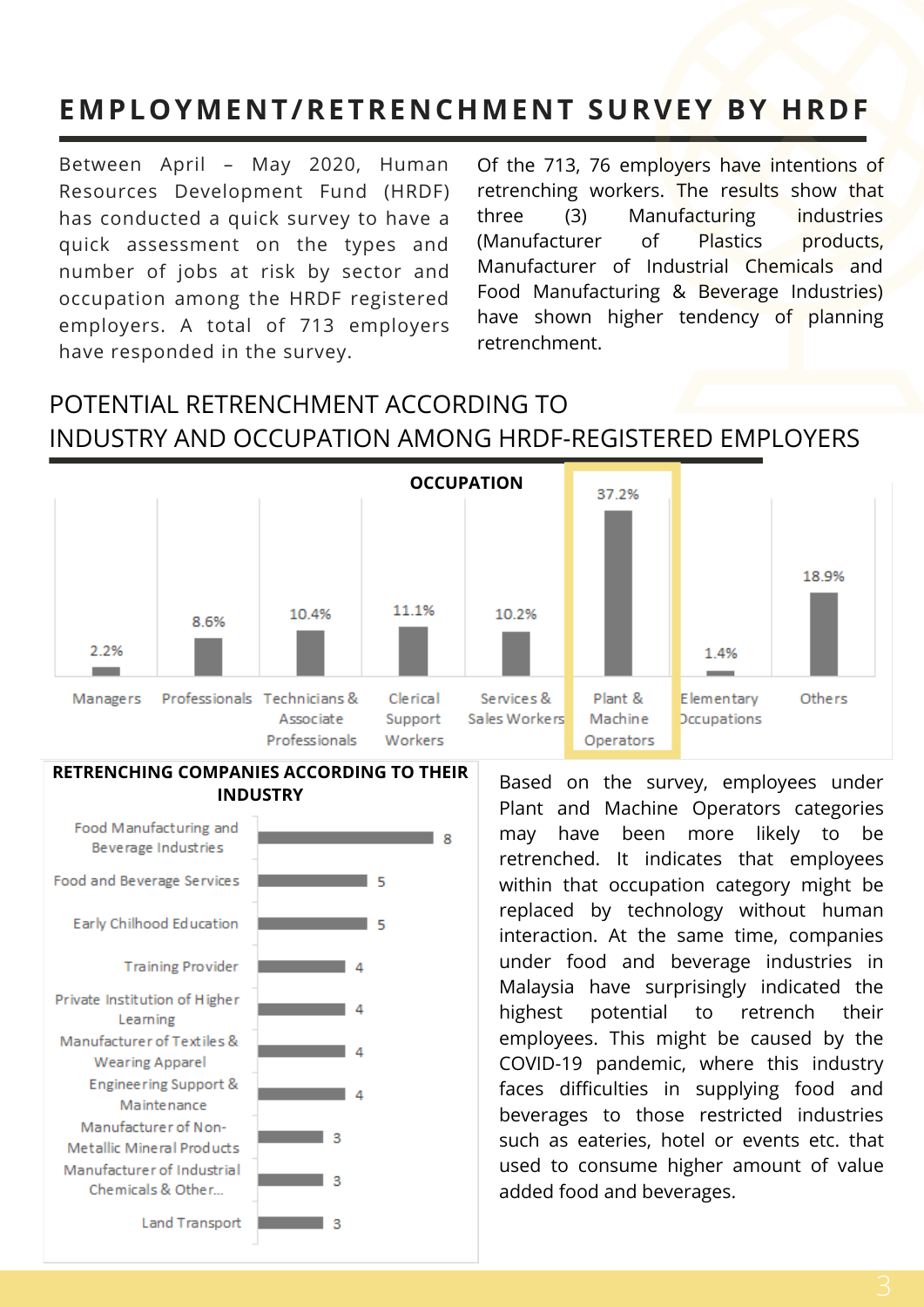The results also showed that there are Manufacturing companies have shutdown their operations due to COVID-19 outbreaks. Clearly, the manufacturing sector, which employs some 1.12 million of workers registered under HRDF, is poised to be hit hard because of this outbreak, primarily for two reasons: FIRST, many manufacturing jobs are on-site and cannot be carried out remotely. SECOND, slowed economic activity has reduced demand for industrial products both domestically and globally. Apart from that, some of the manufacturers of chemicals, textiles and plastics are facing concerns regarding the availability of raw materials as major segment of vendors are from China.

Among the occupations examined, 37% of Plant and Machine Operators are at risk. A significant reason this group lost their jobs is due to business shutdowns and mandated lockdown orders. As such, jobs most at risk are on-site jobs that cannot be done remotely such as plant operators and clerical support workers. Additionally, given the nature of the industry, manufacturers should be creating social distancing in workplaces that are typically worker-dense. With reduced demand on one end, the number of allowed on-site workers have also limited production capacity, which could lead employers to adopt automation process faster, as well as possible accelerated disruption and displacement of jobs.

*(Source: PricewaterhouseCoopers (2020).*

*COVID-19: What It Means For Industrial Manufacturing).*

| 52%<br>of small and<br>medium size<br>respondents<br>have<br>indicated<br>intention to<br>retrench | 2%  | Managers                                 |
|----------------------------------------------------------------------------------------------------|-----|------------------------------------------|
|                                                                                                    | 15% | Professionals                            |
|                                                                                                    | 6%  | Technicians & Associate<br>Professionals |
|                                                                                                    | 14% | <b>Clerical Support Workers</b>          |
|                                                                                                    | 20% | Services & Sales Workers                 |
|                                                                                                    | 26% | Plant & Machine Operators                |
|                                                                                                    | 3%  | <b>Elementary Occupations</b>            |
|                                                                                                    | 15% | Others                                   |

*\*Data is based on Employment Scenario (Supply & Demand) Among HRDF Registered Employers survey as at 8 May 2020*

The survey also focuses on the need of small and medium-size enterprises (SMEs), which account for the majority (34%) of jobs registered under HRDF. The survey has found that SMEs account for 52% of all jobs at risk across subsectors. Smaller businesses, typically have smaller balance sheets than do their larger counterparts. In the United States, for example, the median small business has a cash buffer that will last only 27 days, while one-quarter of SMEs surveyed hold a cash buffer that will last only 13 days or fewer.

*(Source: Fine. D (2020). How To Rebuild and Reimagine Jobs Amid the Coronavirus Crisis. McKinsey)*

Nearly 17% of jobs in Food Manufacturing and Beverage subsectors have been affected, one of the hardest hit sector. In terms of occupations, Plant & Machine Operators as well as Services & Sales workers are jobs affected the most.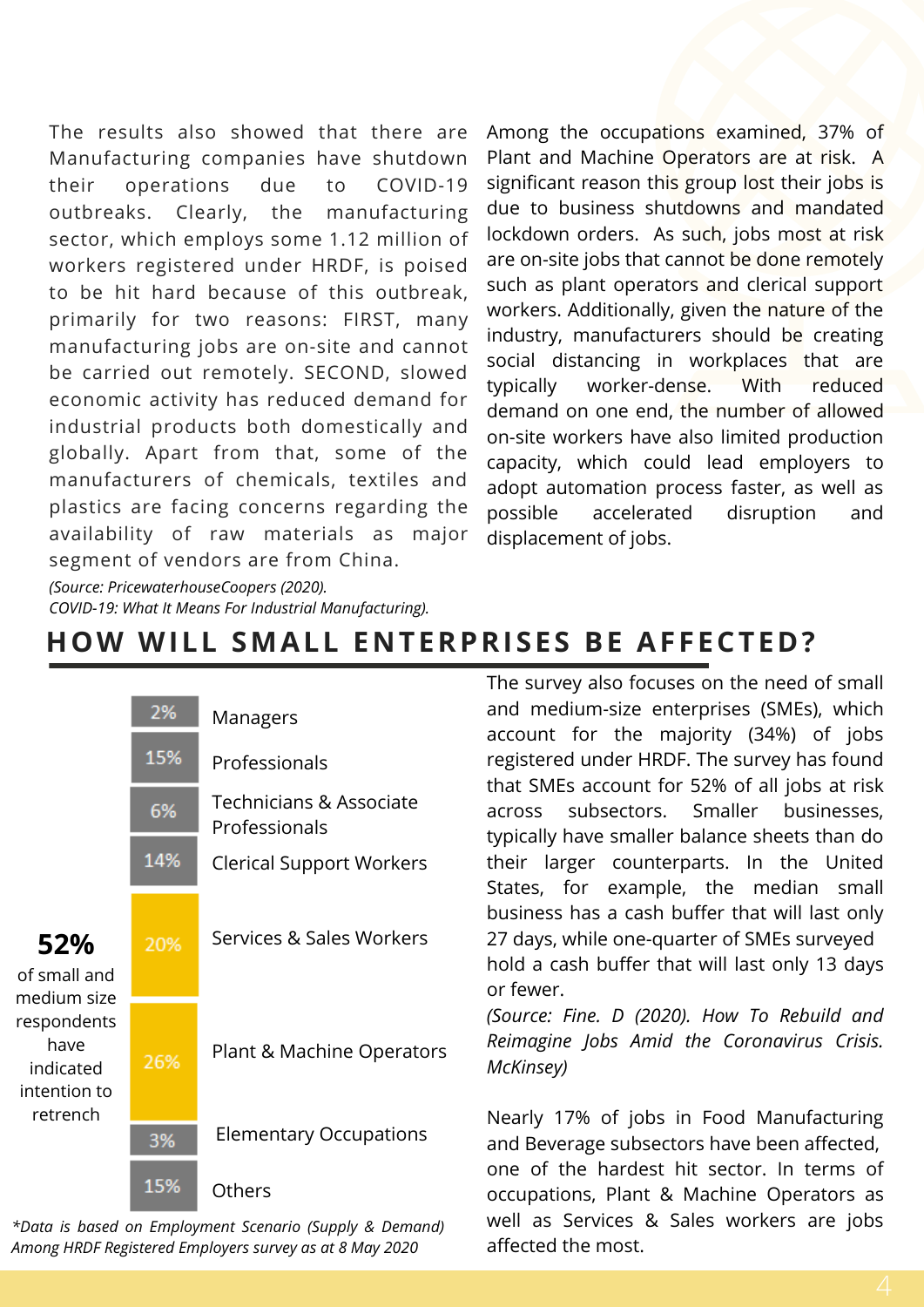## **BUILDING SMART SOLUTIONS TO HELP PEOPLE GET BACK TO WORK**

Although there are potential job displacements caused by the pandemic as well as looming economic recession, there are also job opportunities indicated by employers. Through the HRDF survey, there are 162 out of 713 employers plan to provide 1,912 job opportunities to the market.

The analysis of the survey shows that there have been significant new job opportunities in the Engineering Support, Manufacturer of Electrical as well as the Manufacturer of Industrial Chemical subsectors.

### POTENTIAL RECRUITMENT ACCORDING TO INDUSTRY AND OCCUPATION AMONG HRDF EMPLOYERS



#### **TOP TEN INDUSTRIES' INDICATION OF VACANCY NUMBER IN THE SURVEY**



The highest job opportunities indicated by employers are in Technicians & Associate Professionals category. For this category, employers prefer someone that can perform technical and related task connected with research and the application of scientific or artistic concepts, operational methods and government or business regulations. The employers also indicated the lowest job opportunity in the manager category . This is may be due to the cost-benefit factor of paying higher salary compared to the returns of business. The Food and Beverage Manufacturing Industries indicated the highest number of recruitment, followed by Engineering Support & Maintenance as well as Manufacturer of Electrical Machinery.